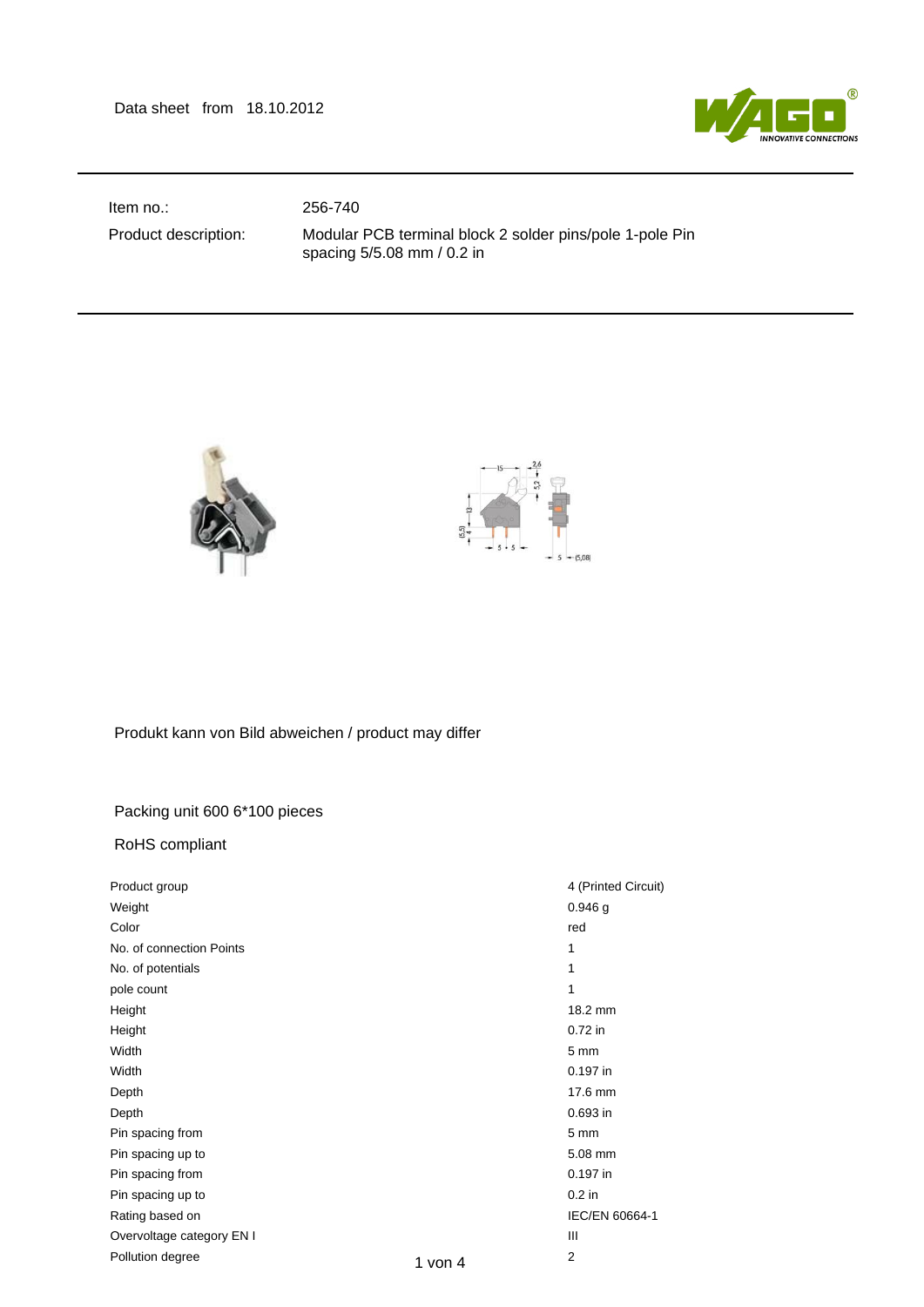| Measured voltage EN    | 320 V |
|------------------------|-------|
| Measured shock voltage | 4 kV  |
| Current intensity EN   | 24 A  |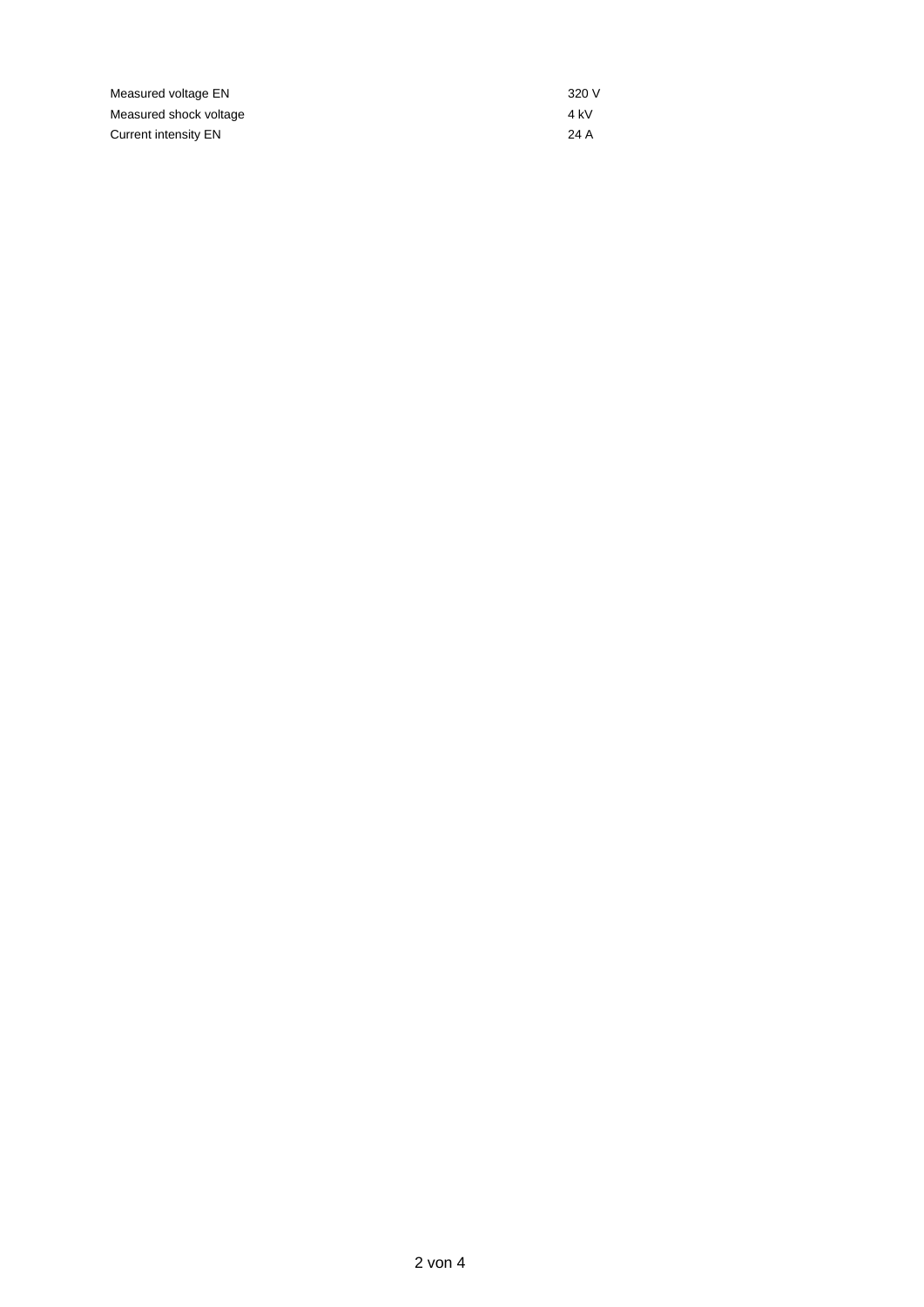

Overvoltage category EN II II Pollution degree 2 Measured voltage EN 630 V Measured shock voltage 4 kV Current intensity EN 24 A Overvoltage category EN III **III** III Degree of pollution 3 Rated voltage EN 250 V Rated surge voltage 4 kV Nominal current 24 A Cross section [mm<sup>2</sup>] 0.08 - 2.5 mm<sup>2</sup> Wiring method solid Cross section [mm²] 0.08 - 2.5 mm² Wiring method fine-stranded fine-stranded Cross section [mm<sup>2</sup>] 0.25 - 1.5 mm<sup>2</sup> Cross section [mm<sup>2</sup>] 0.25 - 1.5 mm<sup>2</sup> Cross section [AWG] 28 - 12 AWG Strip length from 5 mm Strip length to 6 mm

Connection method CAGE CLAMP®CONNECTION Wiring method **fine-stranded (with ferrule and plastic collar) fine-stranded (with ferrule and plastic collar)** Wiring method **fine-stranded** (with ferrule, without plastic collar)